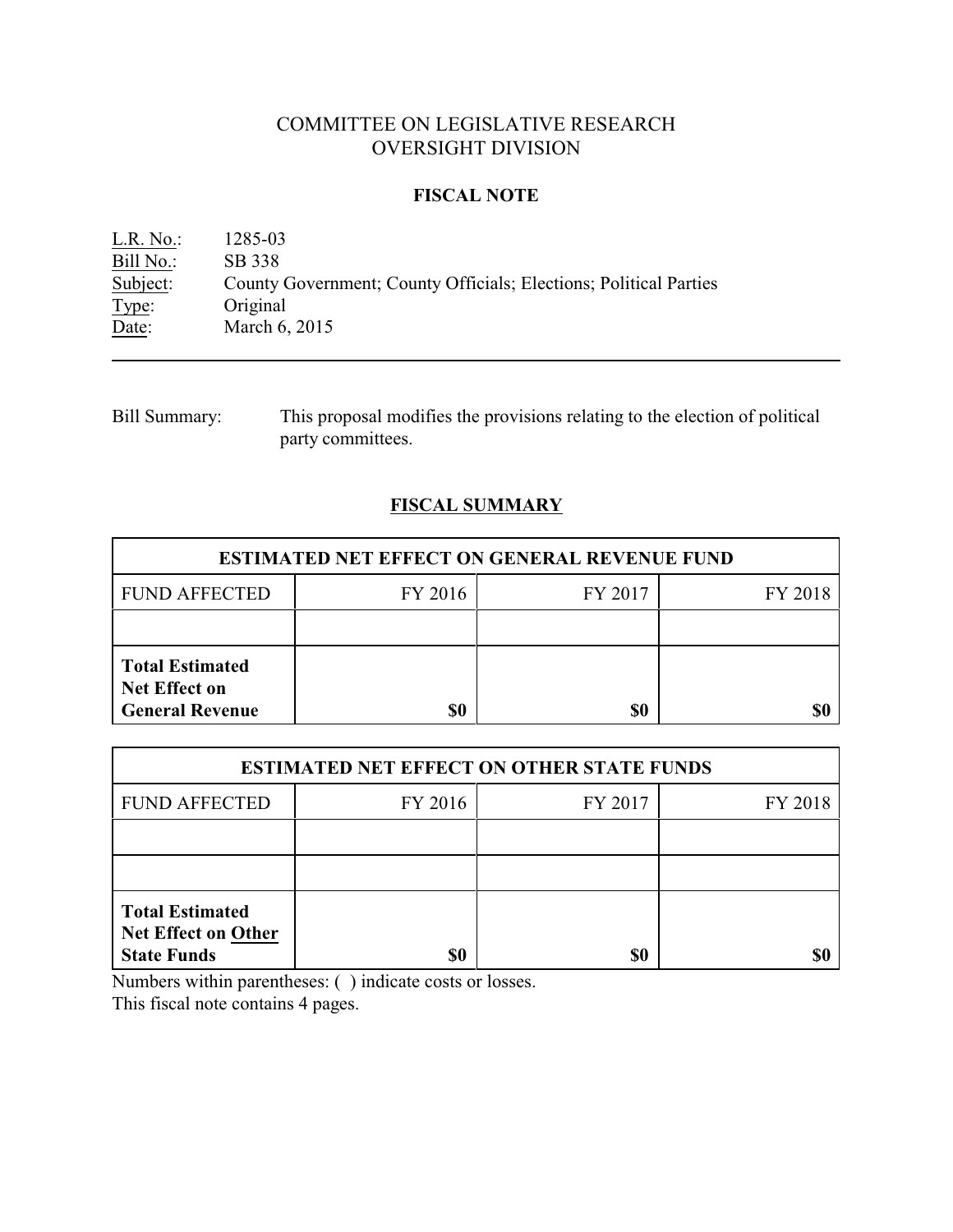L.R. No. 1285-03 Bill No. SB 338 Page 2 of 4 March 6, 2015

| <b>ESTIMATED NET EFFECT ON FEDERAL FUNDS</b>                        |         |         |         |  |
|---------------------------------------------------------------------|---------|---------|---------|--|
| <b>FUND AFFECTED</b>                                                | FY 2016 | FY 2017 | FY 2018 |  |
|                                                                     |         |         |         |  |
|                                                                     |         |         |         |  |
| <b>Total Estimated</b><br>Net Effect on All<br><b>Federal Funds</b> | \$0     | \$0     |         |  |

| <b>ESTIMATED NET EFFECT ON FULL TIME EQUIVALENT (FTE)</b>    |         |         |         |  |
|--------------------------------------------------------------|---------|---------|---------|--|
| <b>FUND AFFECTED</b>                                         | FY 2016 | FY 2017 | FY 2018 |  |
|                                                              |         |         |         |  |
|                                                              |         |         |         |  |
| <b>Total Estimated</b><br><b>Net Effect on</b><br><b>FTE</b> |         |         |         |  |

 $\Box$  Estimated Net Effect (expenditures or reduced revenues) expected to exceed \$100,000 in any of the three fiscal years after implementation of the act.

| <b>ESTIMATED NET EFFECT ON LOCAL FUNDS</b> |         |         |         |  |
|--------------------------------------------|---------|---------|---------|--|
| <b>FUND AFFECTED</b>                       | FY 2016 | FY 2017 | FY 2018 |  |
| <b>Local Government</b>                    | \$0     | \$0     | \$0     |  |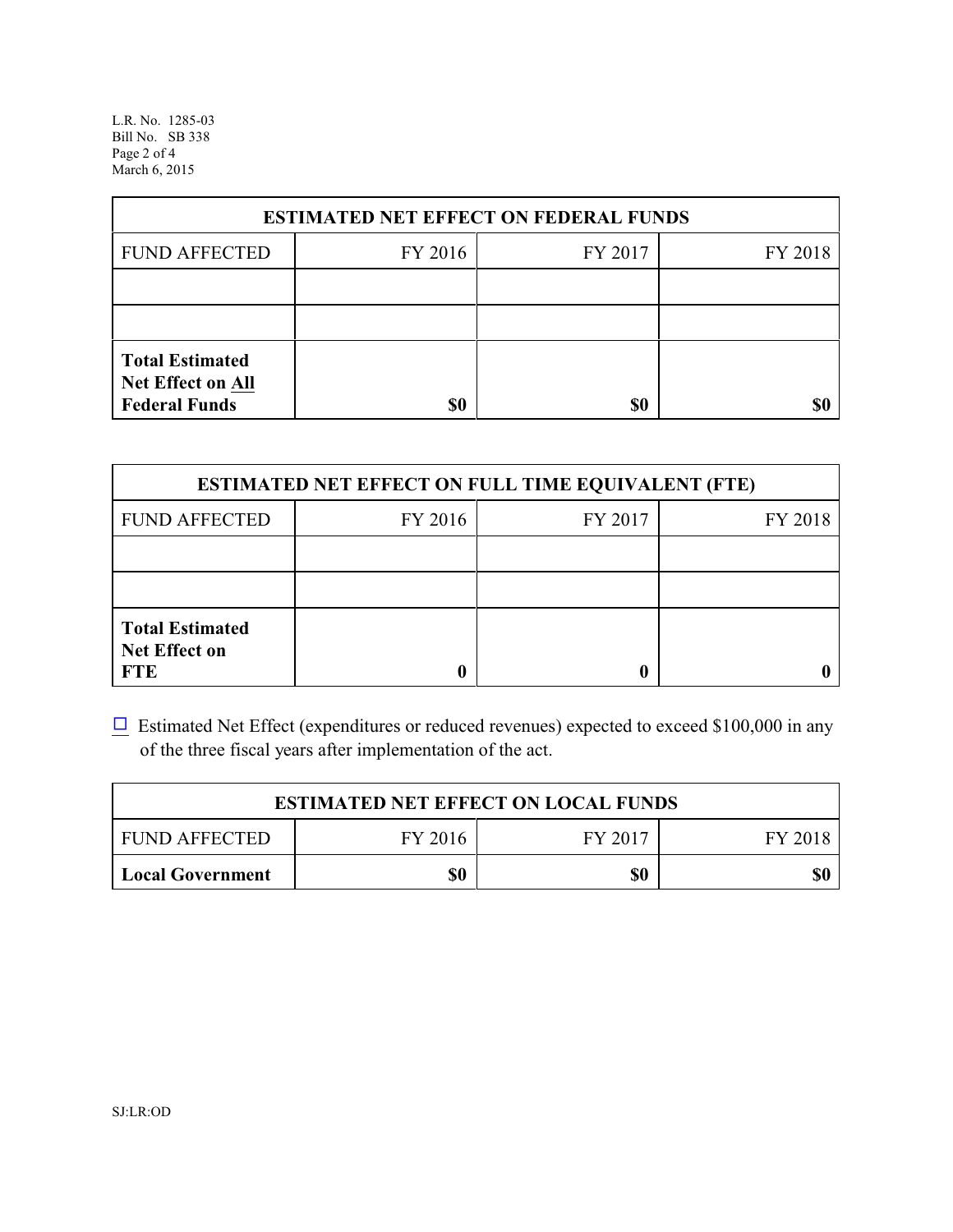L.R. No. 1285-03 Bill No. SB 338 Page 3 of 4 March 6, 2015

### **FISCAL ANALYSIS**

#### ASSUMPTION

**Oversight** was unable to receive some of the agency responses in a timely manner due to the short fiscal note request time. Oversight has presented this fiscal note on the best current information that we have or on prior year information regarding a similar bill. Upon the receipt of agency responses, Oversight will review to determine if an updated fiscal note should be prepared and seek the necessary approval of the chairperson of the Joint Committee on Legislative Research to publish a new fiscal note.

In response to similar legislation filed this year (HB 692), officials at the **Office of the Secretary of State** assumed no fiscal impact from the proposal to their organization.

Officials at the **Missouri Ethics Commission**, the **Lincoln County Clerk's Office**, the **St. Louis County Board of Election Commission**, and the **Platte County Board of Election Commission** each assume no fiscal impact from this proposal to their respective organizations.

Officials at the following boards of election commission: Kansas City Board of Election Commission, St. Louis City Board of Election Commission, Clay County Board of Election Commission, and Jackson County Board of Election Commission not respond to **Oversight's** request for fiscal impact.

Officials at the following counties: Andrew, Atchison, Audrain, Barry, Bollinger, Boone, Buchanan, Callaway, Camden, Cape Girardeau, Carroll, Cass, Clay, Cole, Cooper, DeKalb, Dent, Franklin, Greene, Holt, Jackson, Jefferson, Johnson, Knox, Laclede, Lawrence, Marion, McDonald, Miller, Moniteau, Monroe, Montgomery, New Madrid, Nodaway, Ozark, Perry, Pettis, Phelps, Platte, Pulaski, Scott, Shelby, St. Charles, St. Louis, St. Francois, Taney, Warren, Wayne and Worth did not respond to **Oversight's** request for fiscal impact.

| FISCAL IMPACT - State Government | FY 2016<br>$(10 \text{ Mo.})$ | FY 2017    | FY 2018                       |
|----------------------------------|-------------------------------|------------|-------------------------------|
|                                  | <u>\$0</u>                    | <u>\$0</u> | $\underline{\underline{\$0}}$ |
| FISCAL IMPACT - Local Government | FY 2016<br>$(10 \text{ Mo.})$ | FY 2017    | FY 2018                       |
|                                  | <u>\$0</u>                    | <u>\$0</u> | <u>\$0</u>                    |